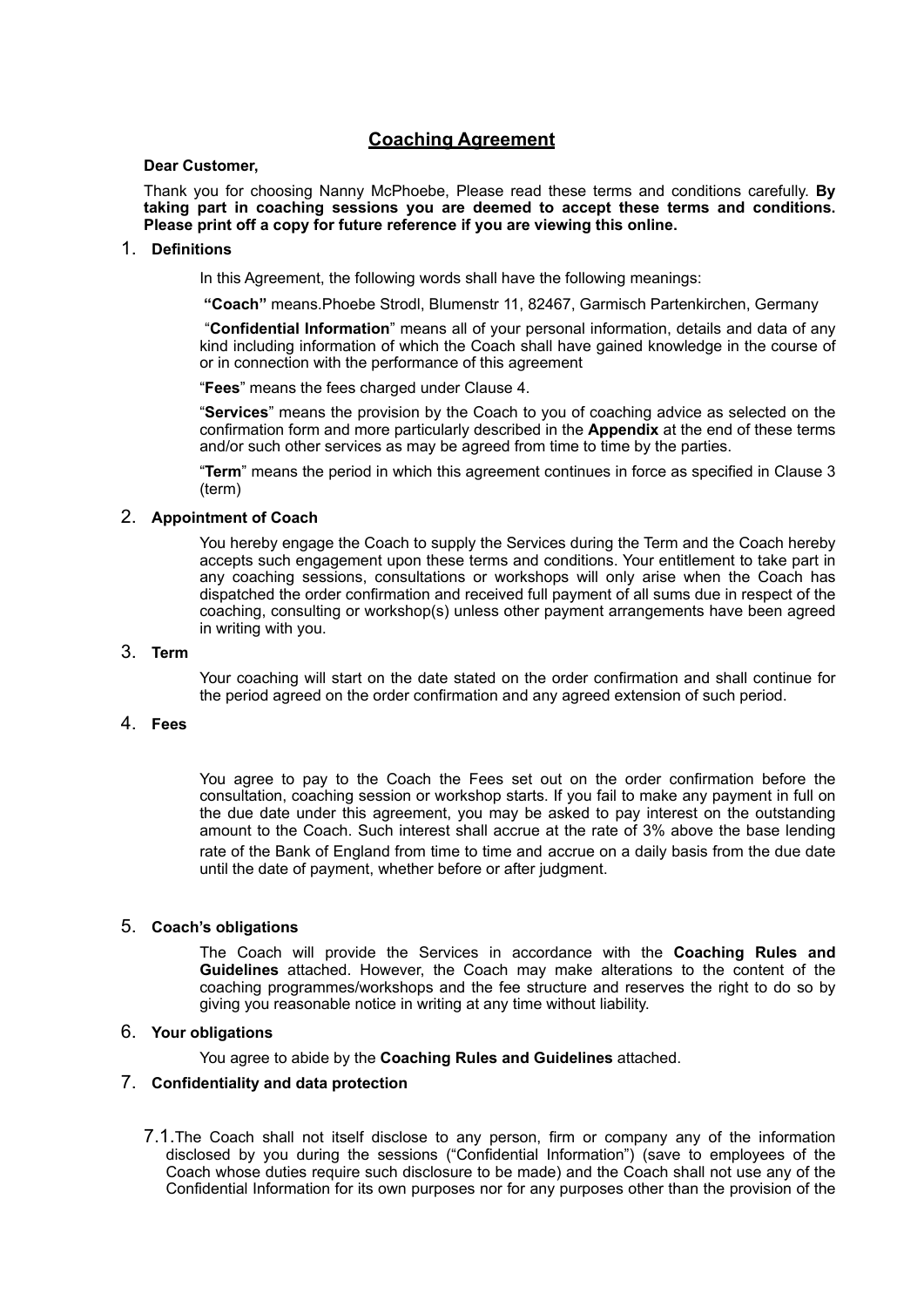Services *PROVIDED THAT* the Coach may disclose Confidential Information to the extent specifically authorised by you.

- 7.2.The restrictions contained in Clause 7.1 shall cease to apply to any information or knowledge to the extent that
- 7.2.1. it comes within the public domain other than through breach of Clause 7.1 or
- 7.2.2. is required or requested to be divulged by any court, tribunal or governmental authority with competent jurisdiction; or
- 7.2.3. if required by law or the Coach in its absolute discretion believes that someone may be harmed .
	- 7.3.Any personal data that the Coach collects from you will be kept secure and the Coach will fully comply with all applicable UK Data Protection and consumer legislation from time to time in place.

# 8. **Intellectual property**

8.1.The copyright in any course materials or systems which are used or provided by the Coach in connection with the Services shall remain vested in the Coach or the licence owner. You may use such documents or systems only for purposes directly related to the Services and shall not make copies of such documents, nor use the same for any purpose not directly related to the Services without the prior written approval of the Coach.

#### 9. **Liability**

- 9.1.The Coach shall exercise reasonable skill, care and diligence in the discharge of its obligations under this agreement, but its liability for omissions and errors in the Services arising from the default of the Coach shall be limited to a maximum aggregate liability equal to the Booking Fee payable by you.
- 9.2.Nothing in this agreement shall exclude or in any way limit the Coach's liability to you for fraud, death or personal injury caused by its negligence or any liability which may not be excluded or limited as a matter of law.
- 9.3.The Coach gives no guarantee that by attending and/or completing the coaching with the Coach that you will experience success in any business or activity that you may carry on following the coaching.
- 9.4.The Coach is not responsible for indirect losses which happen as a side effect of the main loss or damage, including but not limited to loss of income or revenue, loss of business, loss of profits, contracts or potential contracts or loss of anticipated savings.
- 9.5.The Coach is not liable for additional costs due to changes in workshops, courses, content, venues or trainers. Every effort will be made to provide reasonable notice where possible.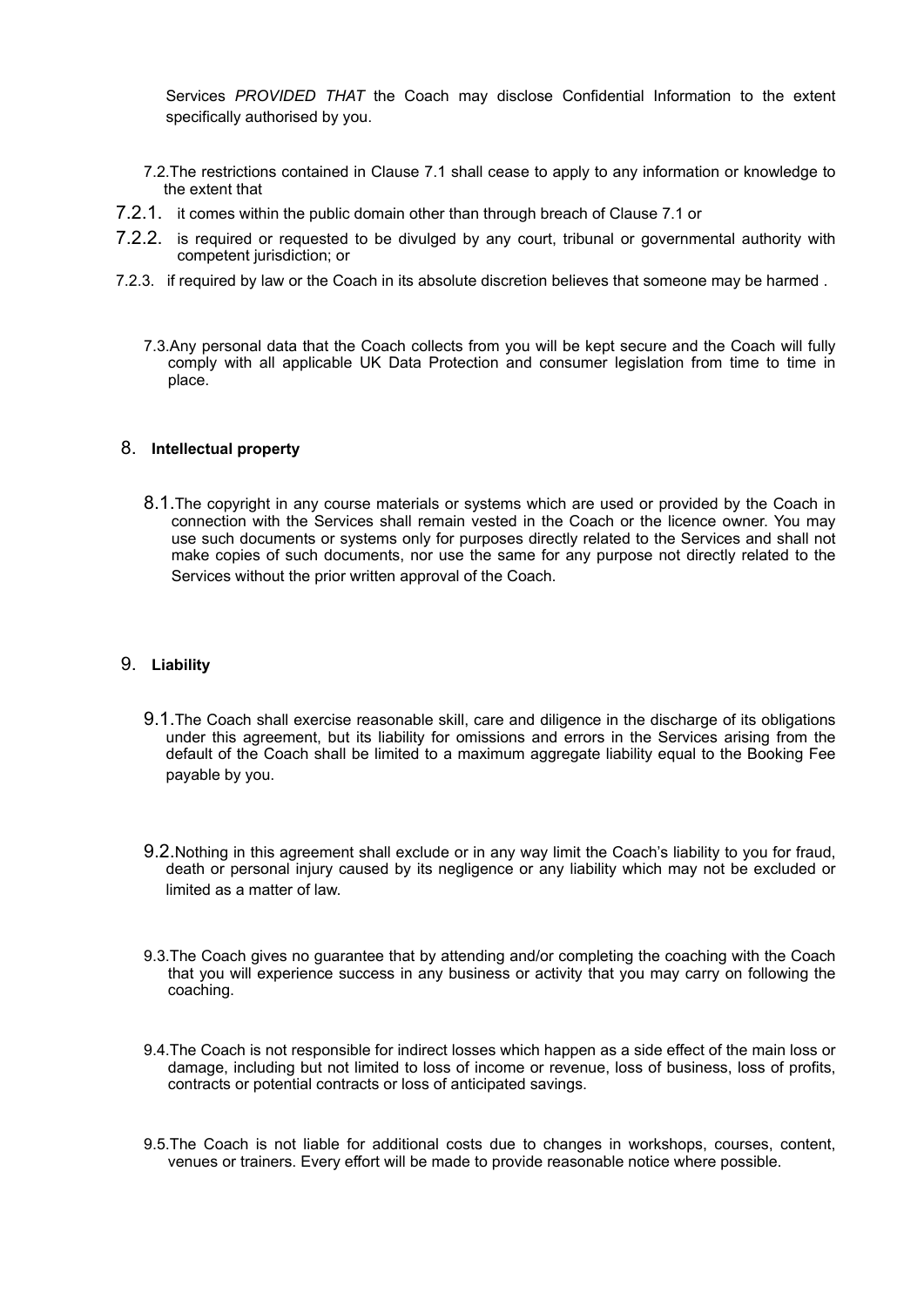#### **10. Consultations and handouts or workshop materials**

- 10.1. Any handouts or workshop materials that the Coach sends to you following dispatch of the order confirmation will be at your risk from the time of delivery. Ownership of any course materials will only pass to you when the Coach receives full payment of all sums due in respect of the service/s purchased.
- 10.2. E-books and videos: Due to the digital nature of the e-books and videos, no automatic right of refund or cancellation exists after an e-book or video has been purchased by you in accordance with Regulation 13 of the Consumer Protection (Distance Selling) Regulations 2000.This does not affect your statutory rights.

# **11. Termination and cancellation of sessions**

- 11.1. The Coach may terminate this agreement immediately by notice in writing to you, if you repeatedly fail to follow the Coaching Rules and Guidelines or fail to pay. In which case the Coach shall be entitled to receive the Fees to the end of the effective date on which termination occurs.
- 11.2. If you enter into this agreement over the telephone or on line, then in accordance with the Distance Selling Regulations you have the right to change your mind and cancel the agreement (known as your "Cooling-Off Rights"). In order to do so, you must notify the Coach in writing within 7 days of receiving the order confirmation or within 7 days of receipt of the course materials (whichever occurs first) and the Coach will refund your Fees within 30 days. If applicable, you must also return all course materials immediately, in the same condition in which you received them, and at your own cost and risk. You have a legal obligation to take reasonable care of the course materials while they are in your possession. If you fail to comply with this obligation, the Coach may have a right of action against you for compensation If you wish to receive coaching immediately, you agree to waive your Cooling-Off Rights.
- 11.3. In all other cases, cancellation and rearrangement of sessions is in accordance with the **Coaching Rules and Guidelines** attached.

#### **12. Events beyond the Coach's control**

- 12.1. The Coach will not be liable or responsible for any failure to perform, or delay in performance of, any of its obligations under these terms that is caused by events outside its reasonable control (known as a "Force Majeure Event").
- 12.2. A Force Majeure Event includes any act, event, non-happening, omission or accident beyond the Coach's reasonable control and includes in particular (without limitation) strikes, lock-outs or other industrial action; civil commotion, riot, invasion, terrorist attack or threat of terrorist attack, war (whether declared or not) or threat or preparation for war; fire, explosion, storm, flood, earthquake, subsidence, epidemic or other natural disaster; impossibility of the use of railways, shipping, aircraft, motor transport or other means of public or private transport; impossibility of the use of public or private telecommunications networks; the acts, decrees, legislation, regulations or restrictions of any government.
- 12.3. The Coach's performance under these terms is deemed to be suspended for the period that the Force Majeure Event continues, and the Coach will have an extension of time for performance for the duration of that period.